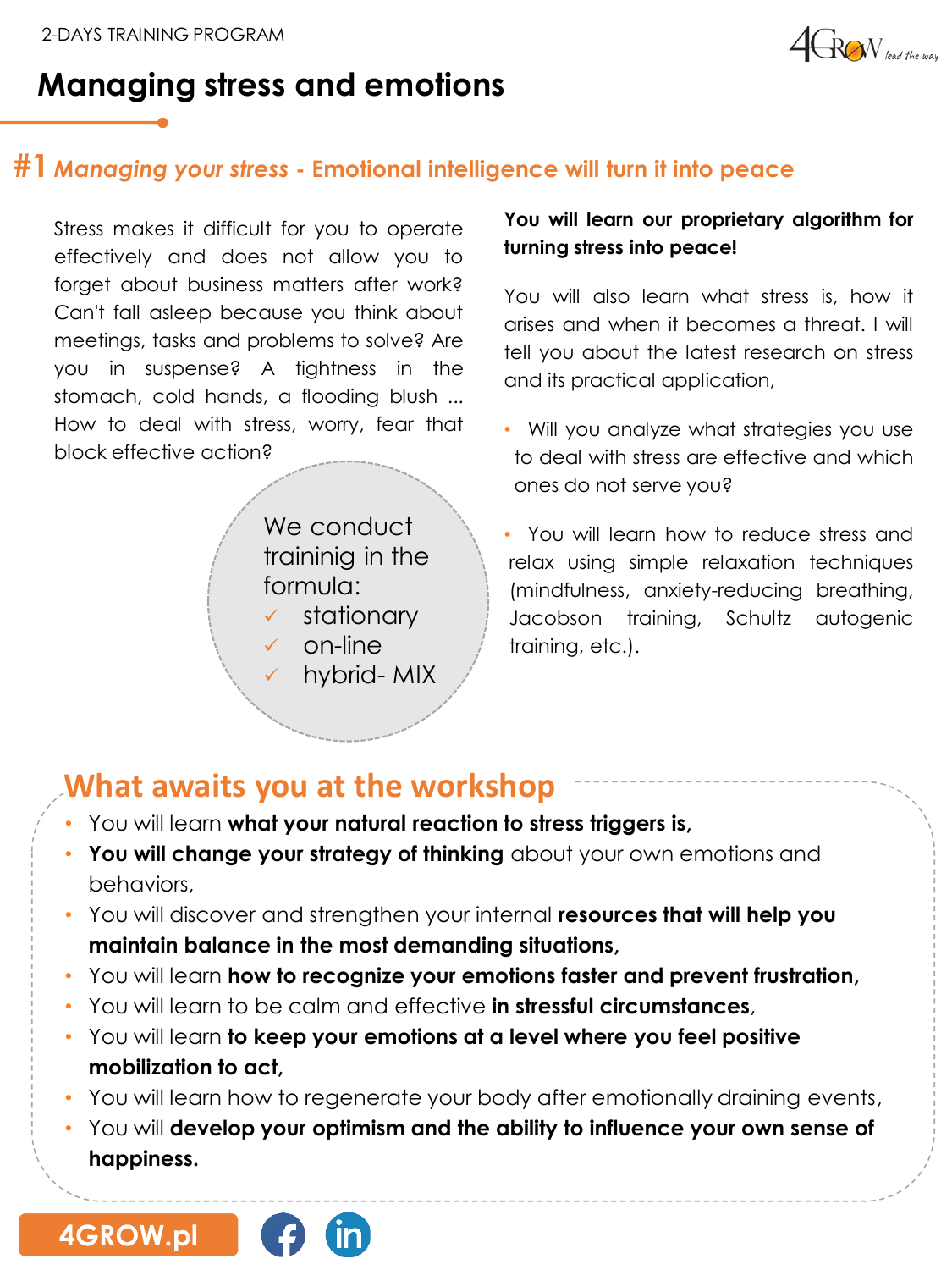

# **Managing stress and emotions**

### **#2** *Anger -* **your emotional intelligence will turn it into a neutral state**

Do you observe that in your life there is a lot of anger, guilty people? Do you feel that anger negatively affects your relations with colleagues at work?

We will change it - you will learn **our proprietary algorithm to extinguish anger** to a neutral state, enabling comfortable, normal functioning.

You'll also see the positive aspects of anger (yes yes positive!)

• You will learn about the process of the formation of emotions, thanks to which you will understand where it is possible to change the feelings that arise - any!

- You will learn to ask the right questions to get to the source of anger and find a constructive solution in every difficult situation - that is, you will activate your efficiency, resourcefulness,
- You will learn how to change the negative beliefs behind your anger, frustration, and discouragement, and learn techniques for constructive emotional expression - even in business!
- By understanding where "negative emotions" come from, you will know how to deal with the emotions of others. I will tell you what empathy is and how to react in an empathetic way to the difficult emotions of colleagues, clients and loved ones.